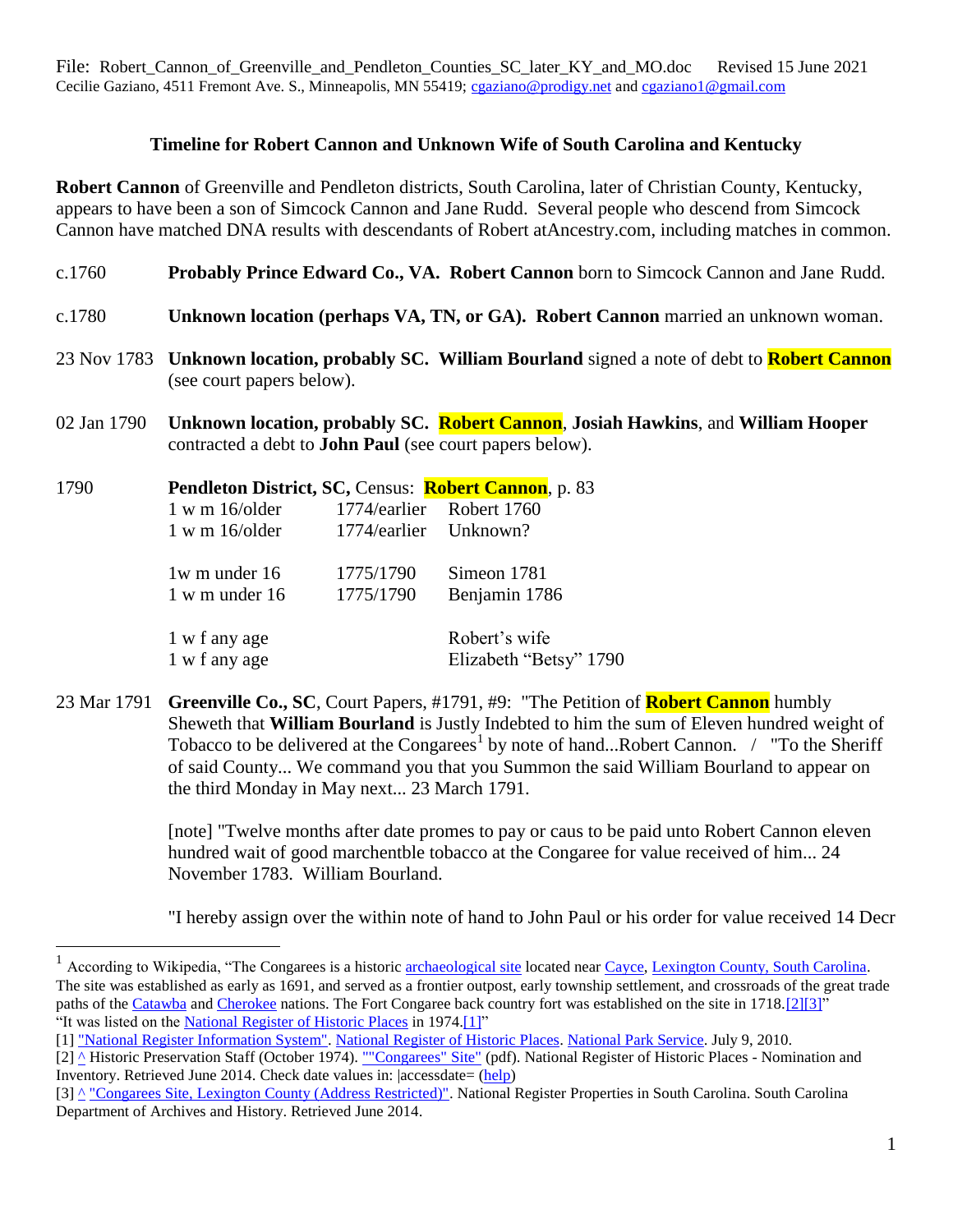File: Robert\_Cannon\_of\_Greenville\_and\_Pendleton\_Counties\_SC\_later\_KY\_and\_MO.doc Revised 15 June 2021 Cecilie Gaziano, 4511 Fremont Ave. S., Minneapolis, MN 55419; [cgaziano@prodigy.net](mailto:cgaziano@prodigy.net) an[d cgaziano1@gmail.com](mailto:cgaziano1@gmail.com)

1789. Robert Cannon"  $(C)^{2,3}$ 

23 Mar 1791 **Greenville Co., SC**, Court Papers, #1791, #10: "The petition of **John Paul** humbly sheweth that **Robert Cannon**, **Josiah Hawkins** & **William Hooper** is justly Indebted to him the sum of Twelve hundred weight of Tobacco to be delivered at the Congarees Grandby ware house and to pass the Inspection by note of hand... John Paul. / "To the Sheriff of said County... we command you that you Summon the said Robert Cannon, Josiah Hawkins, and William Hooper to appear on the third Monday in May next... 23 March 1791.

> [note] "We Jointly and severally promise to pay to John Paul or his order on or before the first day of December next the full quantity of twelve hundred weight of tobacco... 2 Janry 1790. Robert Cannon, Josiah Hawkins, William Hooper (H).

20 July 1791 Judgment on Josiah Hawkins...<sup>4</sup>

 $\overline{a}$ 

- 01 Feb 1793 **Pendleton District, SC,** Will Book 1(?), pp. 10-12. Inventory of estate of **Asa Tourtellot**. Among his debts was a book debt to **Robert Kennon**. [Note: it was not unusual for "Cannon" to be spelled "Kennon."<sup>5</sup>
- 02 Nov 1798 **Franklin Co., GA.** David Greer of Pendleton County South Carolina to **Obadiah Kendrick** of Franklin County Georgia In consideration of \$145 conveys 287 1/2 acres in Franklin County on Hudson River of the Broad River adjoins John Johnston, granted to said Greer 17 March 1786 by Governor Edward Telfair wit: Thomas Armstrong**, Robert Cannon** Sworn to by **Cannon** before Joel Mabry J..P. Franklin County 5 November 1806, recorded 27 Feb 1806. Is this the same Robert Cannon?

NOTE: Ten years earlier Obediah Kendrick was associated with an Izabella Cannon. Was she Robert's wife?

- 01 Aug1788 **Union Co., SC. Merry McGuire** of Union County to **Obadiah Kendrick** tract of land on Pacolate River adj: land of **John Cunningham**, **Turner Kendrick** part of tract granted to Merry McGuire wit: **Abner Chastain, Ann Chastain, Izabella Cannon** proved by the oath of Izabella Cannon 03 April 1793.
- 25 Feb 1799 **Christian Co., KY**. **Robert Cannon** received 100 acres on the Muddy Fork of Little River, site of Hopkinsville.<sup>6</sup> (Also in the area were a **James Cannon** and a **William Cannon** who may or may not have been related, possibly from Newberry Co., SC. A **Nathaniel Cannon**, who may or

 $2^2$  Comment on this by researcher Brent H. Holcomb of Columbia, SC, in letter to Cecilie Gaziano of 26 Feb 1992: "Notice that the note was dated in 1783, well before [white settlers were allowed to settle] in Greenville County. Therefore, this **Robert Cannon** had dealt with **William Bourland** in another place. I usually place the name Bourland in Laurens or Newberry County. Congarees was where the tobacco inspection warehouse was located (actually at the town of Granby, now the location of the town of Cayce." <sup>3</sup> **William Bourland** was in Pendleton Co., SC, in Apr 1796, selling land to **Wm Michel** [Mitchell?] on Dowdy's Creek of Saluda River. Wit: **Benjamin Bourland, John Bourland, John McClury**. In Nov 1803 the **Matlocks** of Grainger Co., TN, sell land on Dowdy's Creek to Wm Boling, formerly of Pendleton Co., SC. Wit: **Catharine Michel, Major Lee**. In 1800 SC census index: **Wm Bolin & John Bolin** were in Pendleton District. **John Boling** in Laurens Dist. **Benjamin & John Bollan** in York Co. This information was posted by Bill McKnight on the Baker\_Bolin Rootsweb email list on 11 Jun 1998.

<sup>4</sup> Comment on this by researcher Brent H. Holcomb: "Notice that Robert Cannon appears to have signed this note. We also have record of a Robert Cannon signing by mark (C)."

<sup>5</sup> *Pendleton District and Anderson County, S.C., Wills, Estates, Inventories, Tax Returns, and Census Records*, compiled by Virginia Alexander, Colleen Morse Elliott, and Betty Willie (Easley, SC: Southern Historical Press, 1994).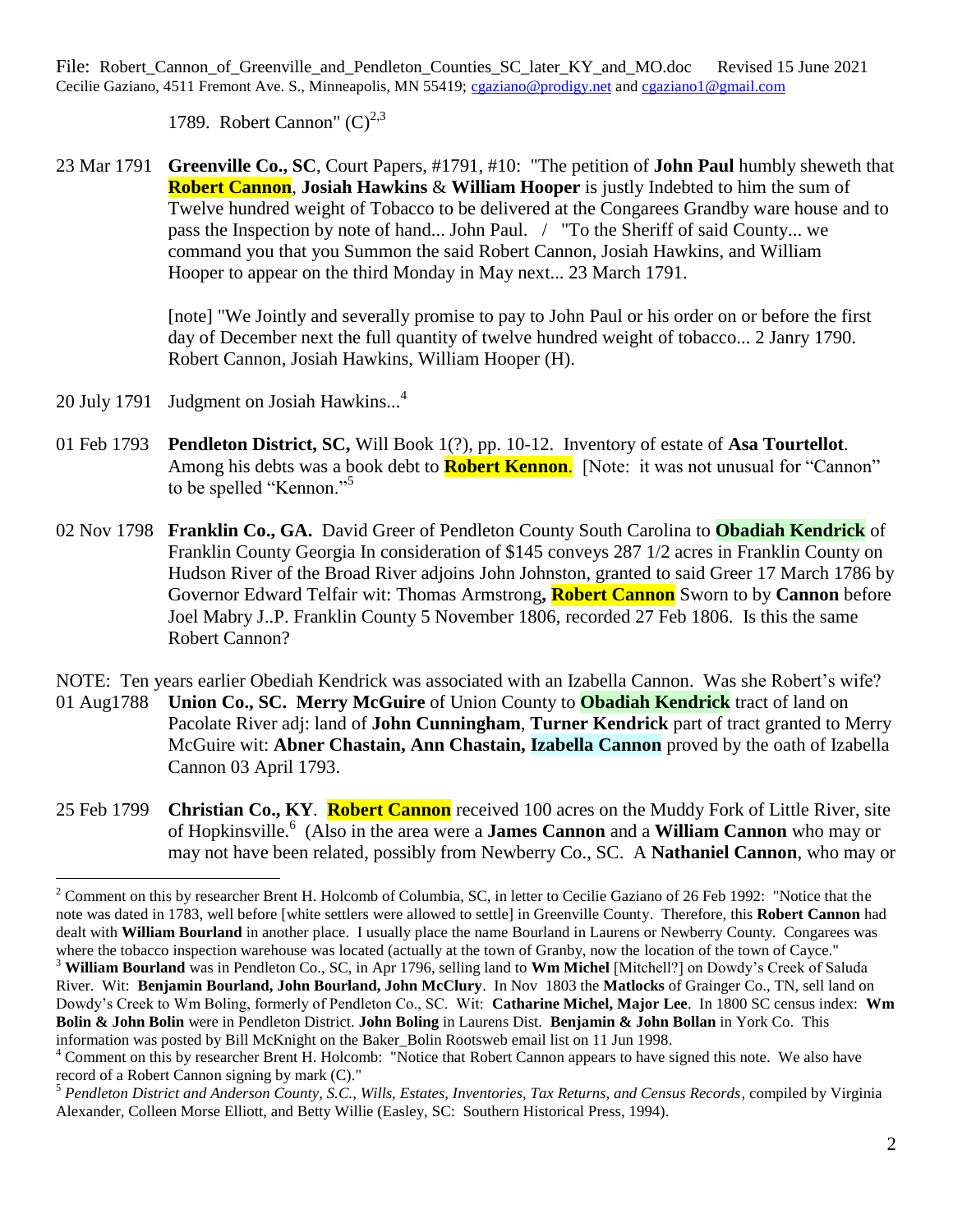File: Robert\_Cannon\_of\_Greenville\_and\_Pendleton\_Counties\_SC\_later\_KY\_and\_MO.doc Revised 15 June 2021 Cecilie Gaziano, 4511 Fremont Ave. S., Minneapolis, MN 55419; [cgaziano@prodigy.net](mailto:cgaziano@prodigy.net) an[d cgaziano1@gmail.com](mailto:cgaziano1@gmail.com)

> may not have been related, settled about 10 miles farther northwest on McNabbs Creek in Caldwell Co., KY, now Lyon County.

- 2 Jun 1803 **Christian Co., KY. Robert Cannon** received 100 acres on the Muddy Fork of Little River.<sup>7</sup>
- 01 Nov 1804 **Greenville Co., SC**: One note on **Robert Cannon** due November 1, 1804, for \$65.00.0 in a List of Cash on hand, Obligations, Book Accounts, Open Accounts, & Open sales & Copardnership Books Due **William Gowen** on his Decease, May 16, 1804.
- c1819 **Possibly Missouri**: **Robert Cannon** was killed, apparently, in a fall from a horse while riding to a neighbor's house.<sup>8</sup> His son Simeon moved to Missouri by at least 1815.
- 26 Feb 1828 **Christian Co., KY**, Deed Book R, pp. 71-73: the will of **Robert Cannon** was recorded, regarding his 100 acres on the Muddy Fork of Little River.

This date may mark the death of Robert's widow, whose name in unknown.

His heirs (children) were:

 $\overline{a}$ 

1. **Simeon** (c.1783-1852), who married **Sarah "Sally" Cornelius** on 10 Apr 1813 in Christian Co., Kentucky, and lived in Howard and Macon counties, Missouri.<sup>9</sup>

23. **Benjamin** (c.1785-1862) married **Nancy Cameron** on 13 Aug 1816 in White County, Illinois, later going to Fulton Co., Illinois. $10$ 

34. **William** (c.1788-aft 1840) married **Zilpha Hay or Hayes**, widow of William Fraser, perhaps in Wayne Co., Illinois, where he later lived.

4. **Elizabeth "Betsy,"** (c.1790-1858), who married **David Bailey** about 1815/1816 perhaps in Illinois and resided in Edwards and Wayne counties, Illinois.

5. **Cornelius** (c.1794-bef Feb 1824), who married **Maria Mina Shaw** 9 Feb 1818 in Christian Co., Kentucky. His heirs were his two daughters, **Polly Ann Cannon** and **Jane Cannon**.

6. **Jesse** (c.1795-1850) married **Louisa Shaw** before 1824 and relocated to Wayne Co., Illinois.<sup>11</sup>

<sup>6</sup> Book 25. *The Kentucky Land Grants*; Volume Number: *1*; Part: *1*; Title: *Chapter IV Grants South Of Green River (1797-1866)*; Section: *The Counties of Kentucky*; Source Page *281.* Ancestry.com. *Kentucky, U.S., Land Grants, 1782-1924* [database on-line]. Provo, UT, USA: Ancestry.com Operations Inc, 1997.

<sup>7</sup> Book 25. *The Kentucky Land Grants*; Volume Number: *1*; Part: *1*; Title: *Chapter IV Grants South Of Green River (1797-1866)*; Section: *The Counties of Kentucky*; Source Page *281.* Ancestry.com. *Kentucky, U.S., Land Grants, 1782-1924* [database on-line]. Provo, UT, USA: Ancestry.com Operations Inc, 1997.

<sup>&</sup>lt;sup>8</sup> Information in a letter to Cecilie Gaziano, cgaziano@prodigy.net, from James Cannon Fleming of Carthage, IL, on 11 Nov 1991. <sup>9</sup> *Find a Grave*, database and images [\(www.findagrave.com/memorial/22675564/simeon-cannon](https://www.findagrave.com/memorial/22675564/simeon-cannon) : accessed 28 May 2021), memorial page for Simeon Cannon (1781–8 Sep 1852), Find a Grave Memorial ID [22675564,](https://www.findagrave.com/memorial/22675564/simeon-cannon) citing Gaunt Cemetery, Macon, Macon County, Missouri, USA ; Maintained by Pam Witherow (contributor [47364463\)](https://www.findagrave.com/user/profile/47364463) .

 $^{10}$  Find a Grave, database and images (www.findagrave.com/memorial/88437862/benjamin-cannon : accessed 20 May 2021), memorial page for Benjamin Cannon (1786–1862), Find a Grave Memorial ID 88437862, ; Maintained by Don Barnett (contributor 47214242) Unknown, who reports a Most likely buried in Lewistown township, Fulton county, Illinois.